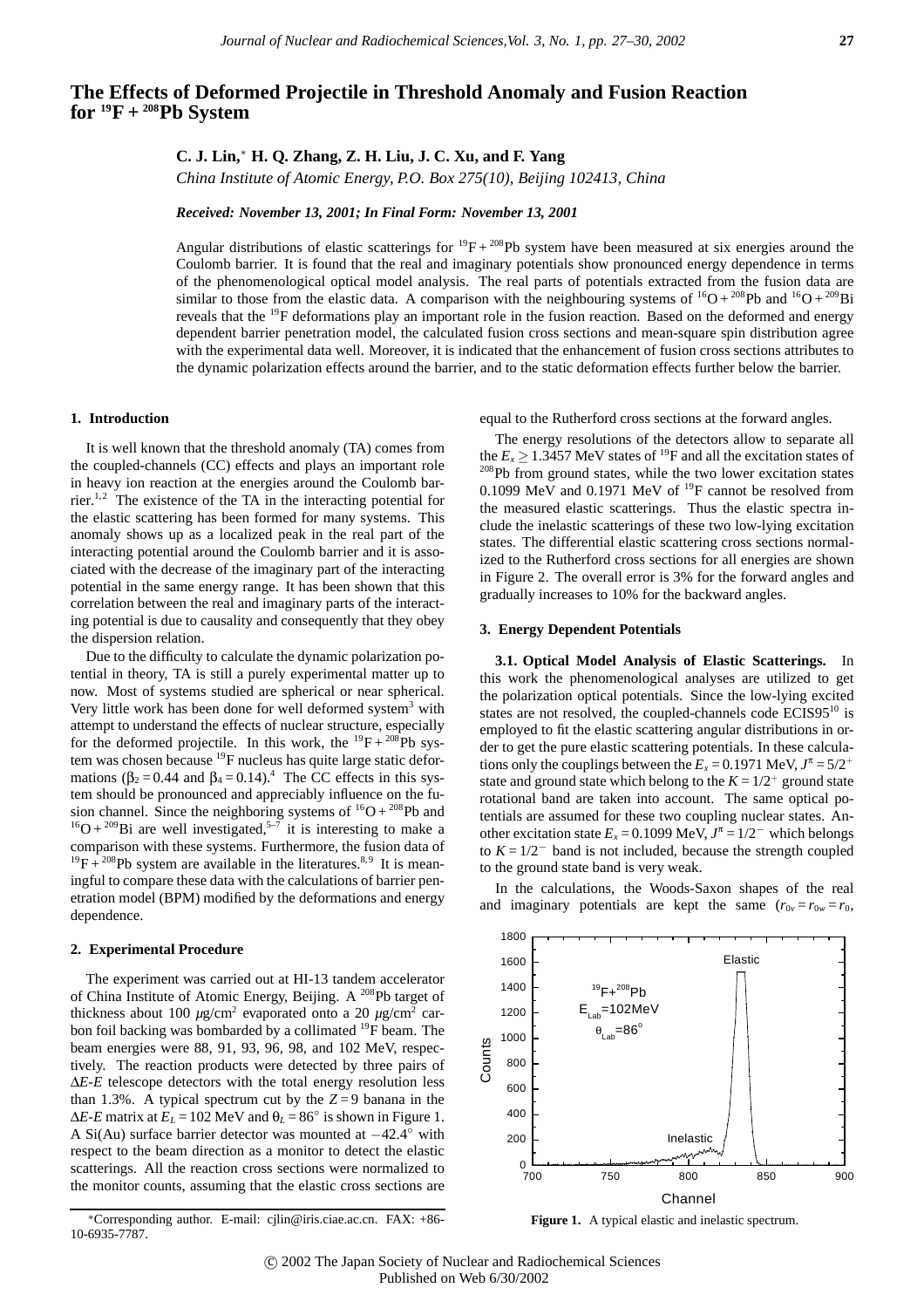**TABLE 1: The sensitive radii and the results of the best fits obtained at**  $r_0 = 1.24$  fm and  $a_0 = 0.53$  fm for elastic scatterings.

| $E_{\rm lab}$ | $R_{SV}$ | $R_{SW}$ | $-V_0$ | $-W_0$ | $\gamma^2$ / pt | $\sigma_R$ |
|---------------|----------|----------|--------|--------|-----------------|------------|
| / MeV         | / fm     | / fm     | / MeV  | / MeV  |                 | / mb       |
| 102           | 12.86    | 13.16    | 73.2   | 44.5   | 7.67            | 1169       |
| 98            | 12.62    | 12.75    | 77.2   | 23.4   | 10.5            | 897.2      |
| 96            | 12.58    | 12.89    | 77.5   | 22.5   | 27.1            | 838.3      |
| 93            | 12.50    | 12.20    | 85.1   | 10.2   | 14.2            | 673.2      |
| 91            | 12.32    | 12.12.   | 88.6   | 3.44   | 8.87            | 579.9      |
| 88            | 12.24    |          | 78.4   | 1.57   | 1.25            | 512.0      |

 $a_v = a_w = a_0$ ). In order to assess the influences of the potential parameters, two sets of fits are performed with the fixed radius parameters  $r_0 = 1.20$  fm and  $r_0 = 1.24$  fm, respectively. For each set, a grid search is made on the different diffuseness parameters ( $a_0$  = 0.43, 0.48, 0.53, 0.58, 0.63, 0.68 fm) to obtain the best *V*<sub>0</sub> and *W*<sub>0</sub> values with the minimum  $\chi^2$ . It is found that the  $\chi^2$ values reach their minimum when  $r_0 = 1.24$  fm and  $a_0 = 0.53$  fm for all energies. The results of the best fits in this case are illustrated in Figure 2 as the solid lines and the parameters are listed in Table 1. All the lines of the real or imaginary potentials with different parameters converge at a certain distance, namely sensitive radius  $(R<sub>S</sub>)$ . At the  $R<sub>S</sub>$ , the potentials have a minimum uncertainty and are nearly independent of geometrical shapes. It is realized that the  $R<sub>S</sub>$  values depend on the energies and have some differences between the real and imaginary parts of potentials. For consistency,  $R<sub>S</sub>$  are taken as 12.5 fm for both real and imaginary parts of potentials at all energies. The real and imaginary parts of potentials at the  $R_S$  ( $V_S$  and  $W_S$ ) are illustrated in Figure 3 with the circle symbols. The errors are derived from the  $\chi^2$  values. It is clear that the potentials are energy dependent around the Coulomb barrier, as the typical TA behaviour.

**3.2. Extract TA Parameters in Linear Model.** For convenience, the linear schematic model of the two straight line segments is utilized to describe the TA behaviour.<sup>1,2</sup>  $W<sub>S</sub>(E)$  is



**Figure 2.** Angular distributions of elastic scatterings.

<sup>θ</sup>**c.m.** / deg

defined as

$$
W_S(E) = \begin{cases} 0 & E \le E_a \\ W_{0S} \frac{E - E_a}{E_b - E_a} & E_a < E < E_b \\ W_{0S} & E \ge E_b \end{cases} \tag{1}
$$

and according to the dispersion relation,  $V_S(E)$  is

$$
V_S(E) = V_{0S} + \Delta V_S(E)
$$
  
=  $V_{0S} - (W_{0S}/\pi)[\epsilon_a \ln |\epsilon_a| - \epsilon_b \ln |\epsilon_b|].$  (2)

Here  $\varepsilon_i = (E - E_i)/(E_b - E_a)$  with  $i = a, b$ , respectively. In the above equations the variables with subscription *S* indicate the values at the  $R<sub>S</sub>$ . Thus, in the linear model the TA can be described by four parameters:  $E_a$ ,  $E_b$ ,  $W_{0S}$ , and  $V_{0S}$ . In general, these parameters except *V*0*<sup>S</sup>* are determined by fitting the imaginary potentials with eq 1, and the  $V_{0S}$  is obtained at the reference point of which the real potential is almost energy independent. Due to the energy limit, the present work lacks of some high energy points as the reference to extract the energy-independent potential *W*0*<sup>S</sup>*. Moreover, no elastic scattering data in the literature are available for this system. Anyway the real and imaginary potentials can be simultaneously fit by eq 1 and eq 2, assuming the above equations are tenable (assuredly, this assumption is trustworthy). Thus the four parameters  $E_a = 89.2$  MeV,  $E_b = 101.7$  MeV,  $W_{0S} = -1.20$  MeV, and  $V_{0S} = -2.19$  MeV were reliably extracted by the fits. The results are shown in Figure 3 with the solid lines.

**3.3. Extract TA Parameters From Fusion Data.** In fact, the energy dependent potentials can be extracted from the fusion excitation function.<sup>11</sup> It is interesting to compare them with those from elastic scatterings. The BPM model with the consideration of nuclear deformation is used under the parabolic approximation. The partial cross section at each angle is given



**Figure 3.** The real and imaginary potentials extracted from elastic and fusion channels.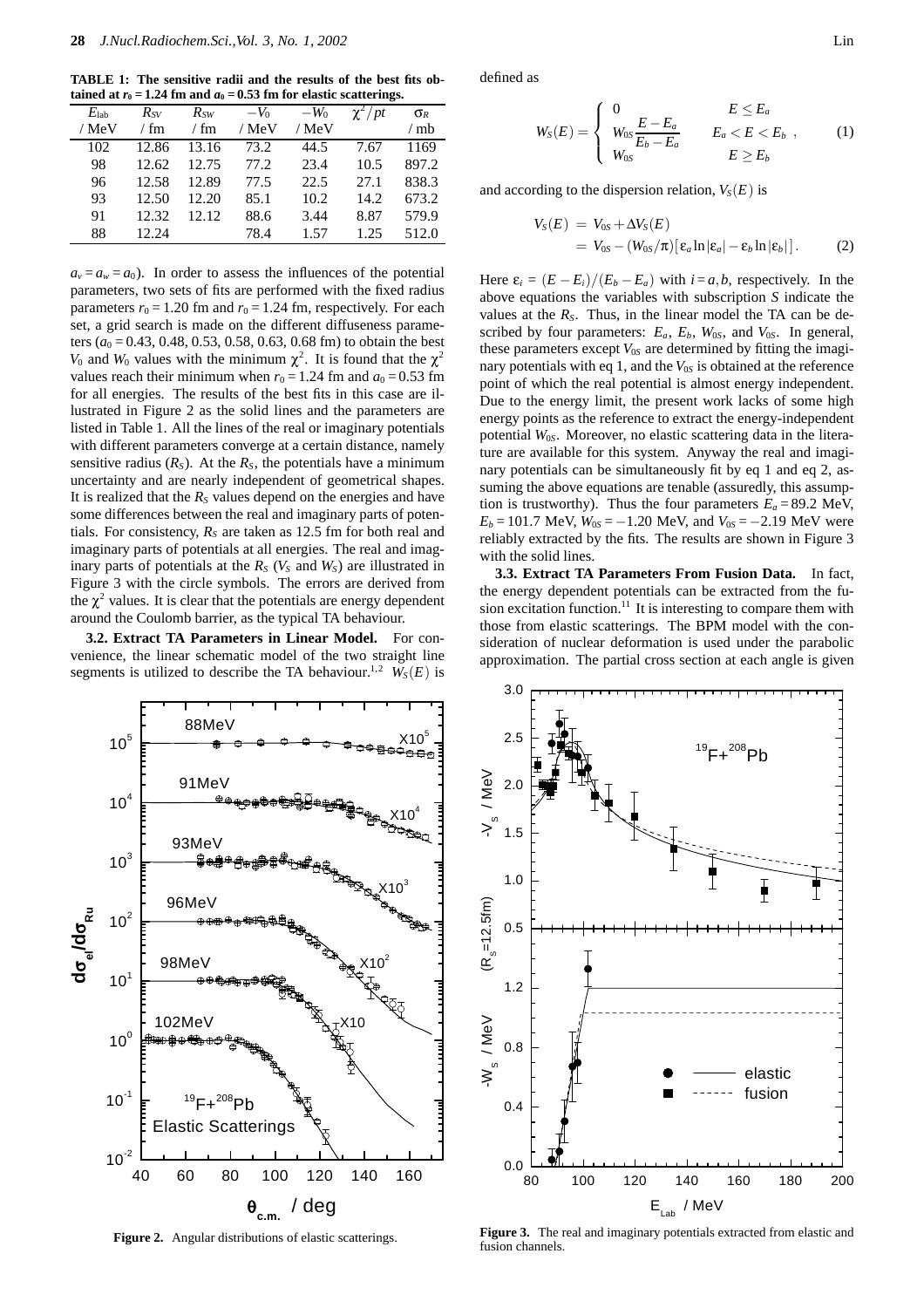by

$$
\sigma_f^l(E, \theta) = \frac{\pi(2l+1)}{k^2} \left[ 1 + \exp\left\{ \frac{2\pi}{\hbar \omega(\theta)} \left( V_B(\theta) - E_{\text{cm}} \right) + \frac{l(l+1)\hbar^2}{2\mu R_B^2(\theta)} \right) \right\} \Big]^{-1}, \quad (3)
$$

where *k* is the wave number, *µ* is the reduced mass,  $V_B(\theta)$ ,  $R_B(\theta)$ , and  $\hbar \omega(\theta)$  the barrier parameters (height, radius, and curvature) for different orientation, respectively. Summing over the partial waves, the above equation becomes

$$
\sigma_f(E, \theta) = \sum_l \sigma_f^l(E, \theta)
$$
  
= 
$$
\frac{R_B^2(\theta) \hbar \omega(\theta)}{2E_{\text{cm}}} \ln \left[ 1 + \exp \left\{ \frac{2\pi}{\hbar \omega(\theta)} (E_{\text{cm}} - V_B(\theta)) \right\} \right].
$$
 (4)

Then the total cross section is given by integration over the angles

$$
\sigma_f(E) = \int_0^{\pi/2} \sigma_f(E, \theta) d\theta.
$$
 (5)

On the basis of Wong model, $12$  the symmetrical deformations of 19F up to hexadecapole are taken into account in the calculations. The radial radius is expressed as

$$
R(\theta) = R_0[1 + \beta_2 Y_2(\theta) + \beta_4 Y_4(\theta)].
$$
 (6)

Here  $R_0$  is the radius of the spherical nucleus with equivalent volume, θ is the orientation angle of deformed nucleus with respect to the collision axis, and the  $Y(\theta)$  is the spherical harmonic. The interaction potentials, including the Coulomb potential and the nuclear potential are taken as the deformed form,



**Figure 4.** The fusion excitation functions and mean square spin distributions.

$$
V_C(r, \theta) = \frac{Z_1 Z_2 e^2}{r} \left[ 1 + \frac{1}{r^2} \sum_{i=P,T} R_{0i}^2 \left( \sqrt{\frac{9}{20\pi}} \beta_{2i} P_2(\cos \theta_i) + \frac{3}{7\pi} [\beta_{2i} P_2(\cos \theta_i)]^2 \right) + \frac{1}{r^4} \sum_{i=P,T} R_{0i}^4 \sqrt{\frac{1}{4\pi}} \beta_{4i} P_4(\cos \theta_i) \right], \quad (7)
$$

$$
V_N(r, \theta) = V_0 \left[ 1 + \exp \left\{ \left( r - R_0 \right) - \sum_{i=P, T} R_{0i} \left[ \sqrt{\frac{5}{4\pi}} \beta_{2i} P_2(\cos \theta_i) + \sqrt{\frac{9}{4\pi}} \beta_{4i} P_4(\cos \theta_i) \right] \right\} \right]^{-1}, \quad (8)
$$

with  $R_0 = R_{0P} + R_{0T} + 0.29$  fm,  $R_{0i} = (1.233A_i^{1/3} - 0.98A_i^{-1/3})$  fm,  $i = P, T$ , and  $a = 0.63$  fm.  $P(\cos \theta)$  is the Legendre polynomial whose orders are considered up to 4, neglecting the higher order terms and other square terms. The nuclear potential only contains the real part for the fusion channel.

In terms of eq  $3-8$ ,  $V_0$  can be determined by tuning it when the calculation value equals to the experimental fusion cross section.<sup>8,9</sup> In order to compare with the TA behaviour of elastic scattering, the  $V_{0S}$  values are calculated at the same sensitive radius 12.5 fm. The results are also shown in Figure 3 with the square symbols. In the figure, the dashed line in the real part of potentials represents the best fit by eq 2 with TA parameters  $E_a = 89.5 \text{ MeV}, E_b = 99.1 \text{ MeV}, W_{0S} = -1.03 \text{ MeV}, \text{ and}$  $V_{0S} = -2.23$  MeV. The dashed line in the imaginary part of potentials is the results calculated by eq 1. It should be pointed out



Figure 5. Comparison with the neighbouring systems.